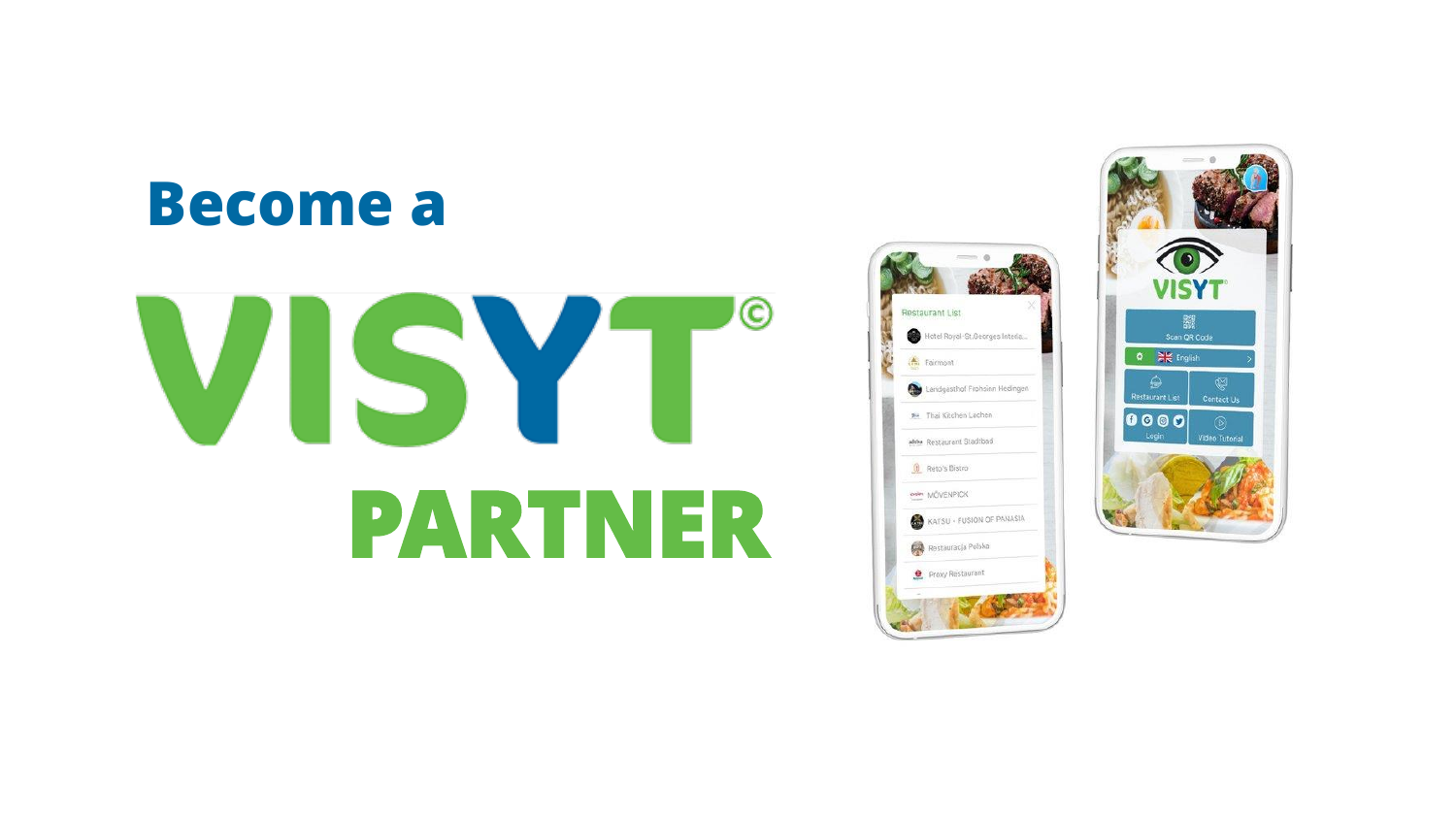

## **Compensation plan**

VISYT passes **72%** of sales and distributes it to all partners.

This share is paid out at **100%**.

A partner who refers VISYT receives **60%** of the share:

Each additional partner receives **10%** of the payout amount:

Everything is paid **monthly** for as long as the subscription runs.

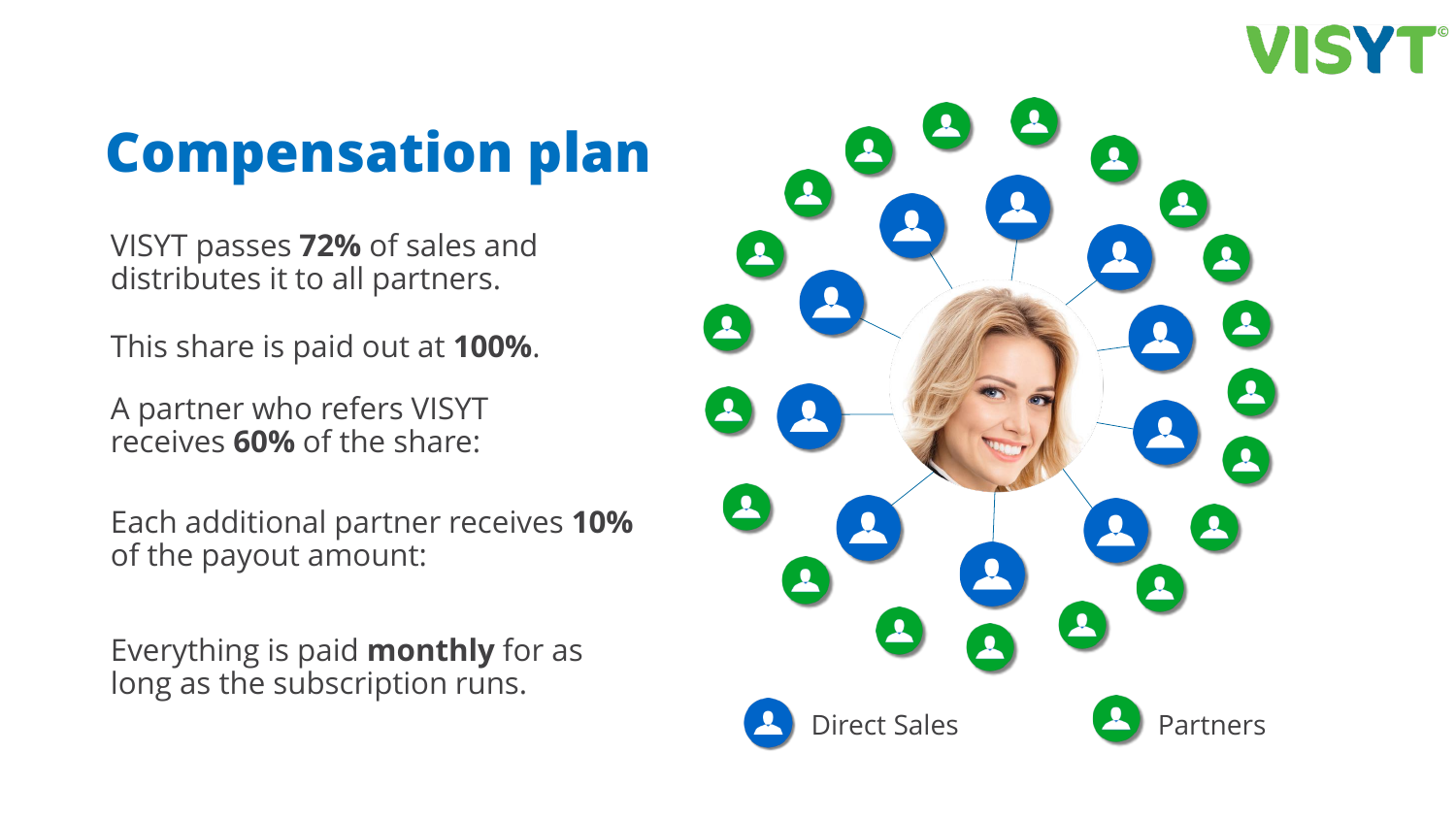

### **EXAMPLE CALCULATION direct placement**

**If you convince 10 restaurants to use the VISYT service.**

You will get on a monthly base 10 x \$ 11.85 = **\$ 118.50 or** 10 x \$ 15.00 = **\$ 150.00** with premium subscriptions Jane gets \$ 150.00 **every month**



for the premium subscription (as long as the restaurants are using VISYT)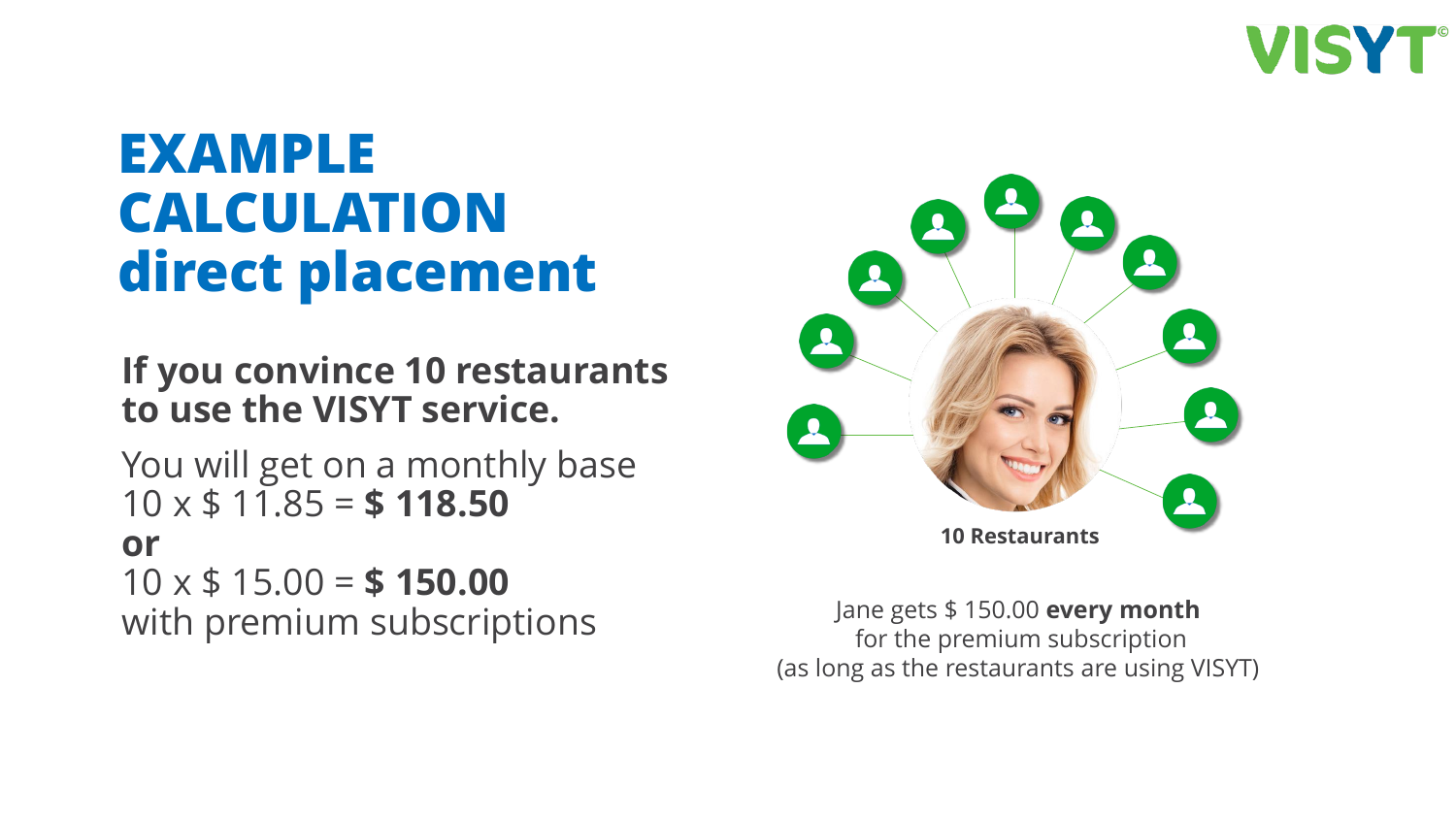#### **EXAMPLE CALCULATION Network/Partners**

You get **\$ 2.00 on a monthly base** for each subscription of your partners (or \$ 2.50 for the premium service)

**Example: Each partner recruits 10 partners.**

Each partner sells 10 times the VISYT Service.

That's **10 x 10 x 10** = 1000 VISYT Services

That's **1000 x \$ 2.00 = \$ 2'000.00** (1000 x 2.50= \$ 2'500 for the premium service)

You will receive \$ 2'000 **each month**, or \$ 2'500.00 for the premium subscriptions, each month as long as the restaurants use VISYT.

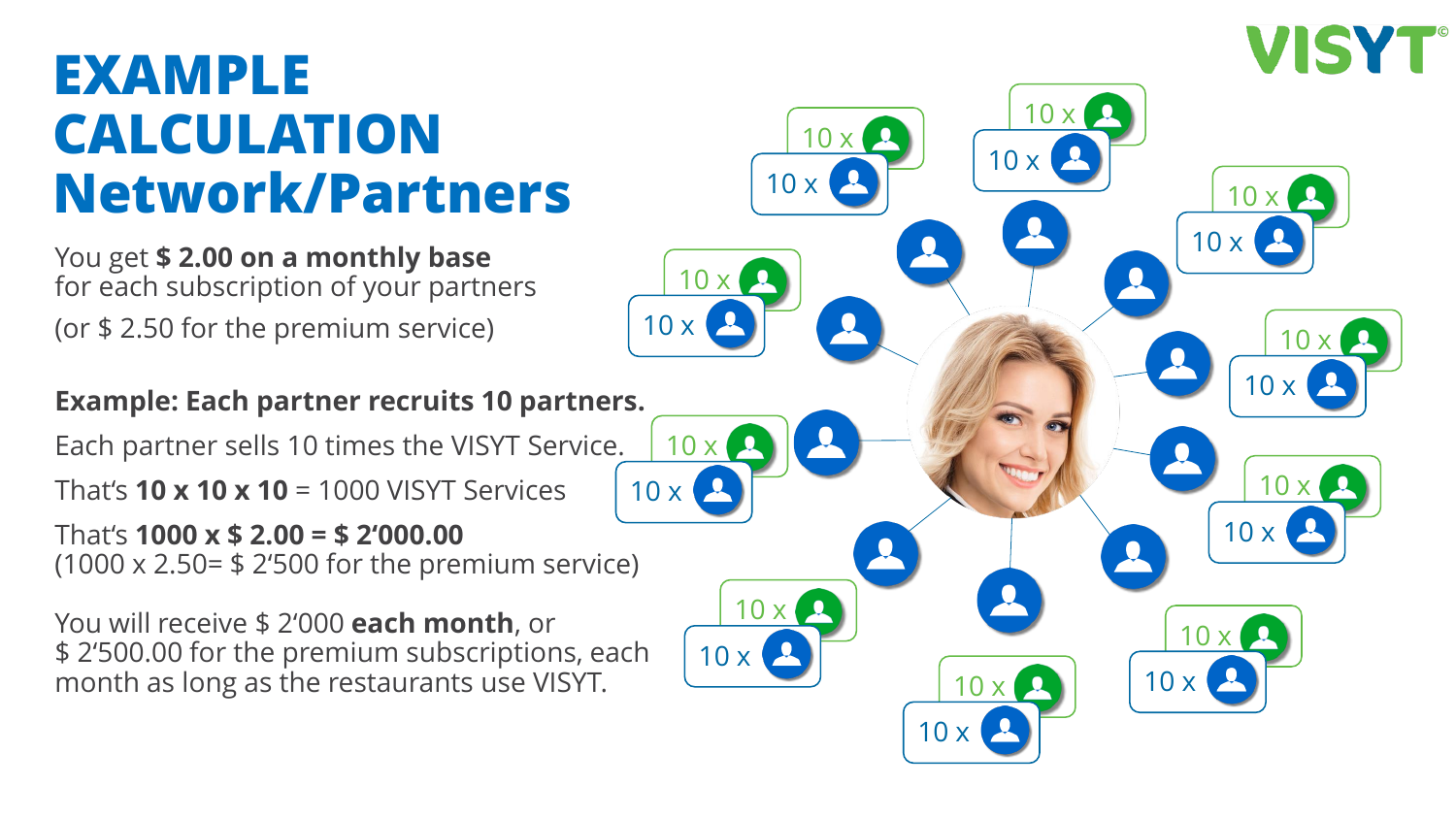

#### **EXAMPLE CALCULATION**

This example is only a calculation example and will not be achieved in reality, because not every partner holds the same number of new partners or customers.

However, the number of partners and customers that a partner can recruit himself is not limited, so there can be more than 10 customers and more than 10 partners. There will also be partners who only recruit one new partner or who do nothing at all.

Nevertheless, the calculation example is achievable, because customers and new partners are continuously being recruited.

Finding 10 customers and 10 partners within 12 months can be achieved on a part-time basis. A partner helps his new partners to recruit the first customers and further partners until he can do it himself and can help his partners.

This multiplies their own performance and builds a successful team

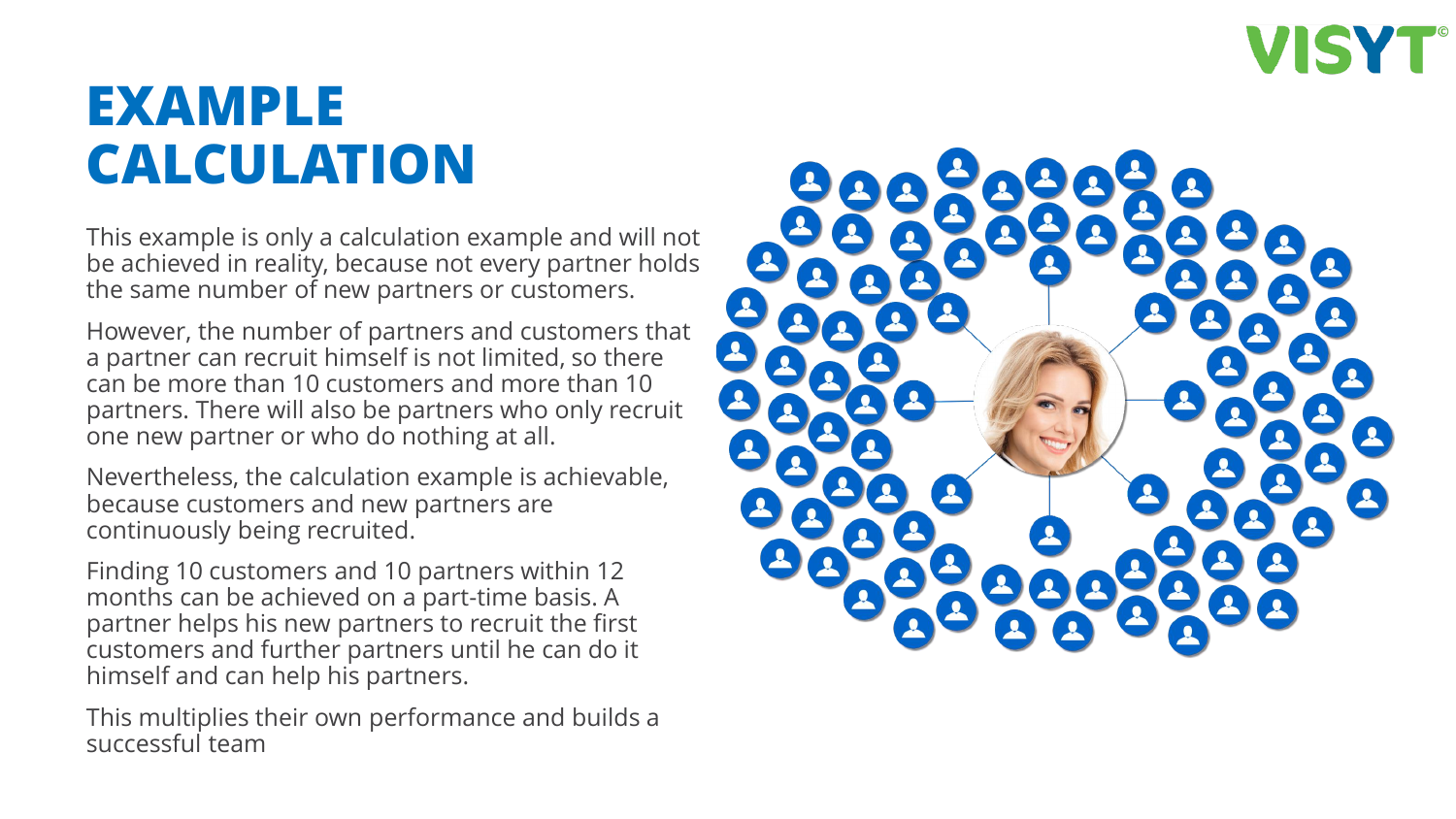

#### **BENEFITS Referral Marketing**

- 1.Register online
- 2.Recommend VISYT
- **No Fees** no hidden costs
- **No minimum sales volume**
- **No pressure, you are the Boss**
- **Have your own Website/Webshop**
- **Good possibility of side money**

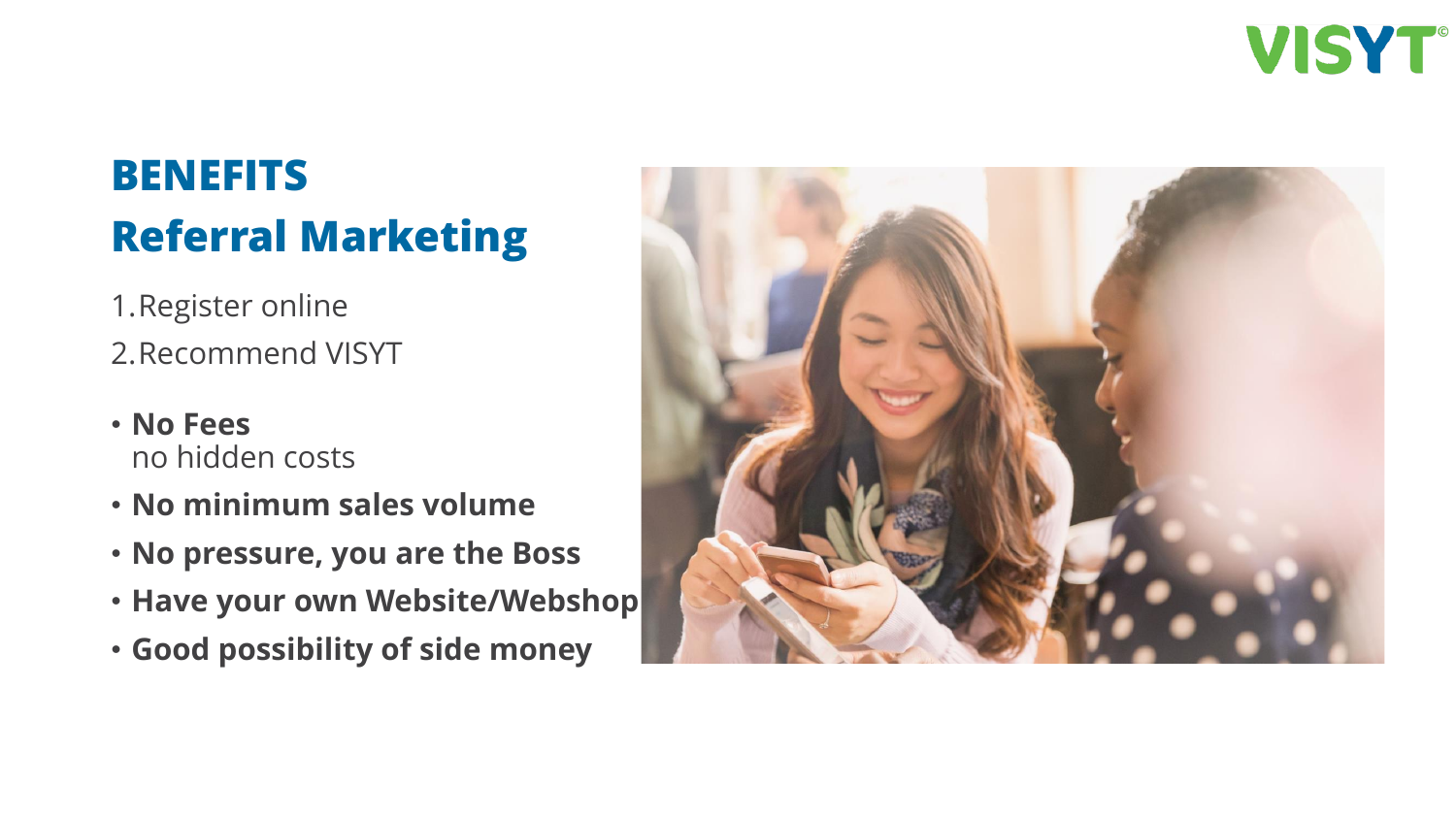



## What's next?

Send the pdf or Word document of the menu of your favorite restaurant to **jf@visyt.me**.

You will get **their VISYT Code** and their credentials for **their backend**.

You can **show the restaurant manag how VISYT works** and they will have a better knowledge/experience about it.

This is free of charge! We would like to do Everything for you, to get your first clients.



Scan this example here!